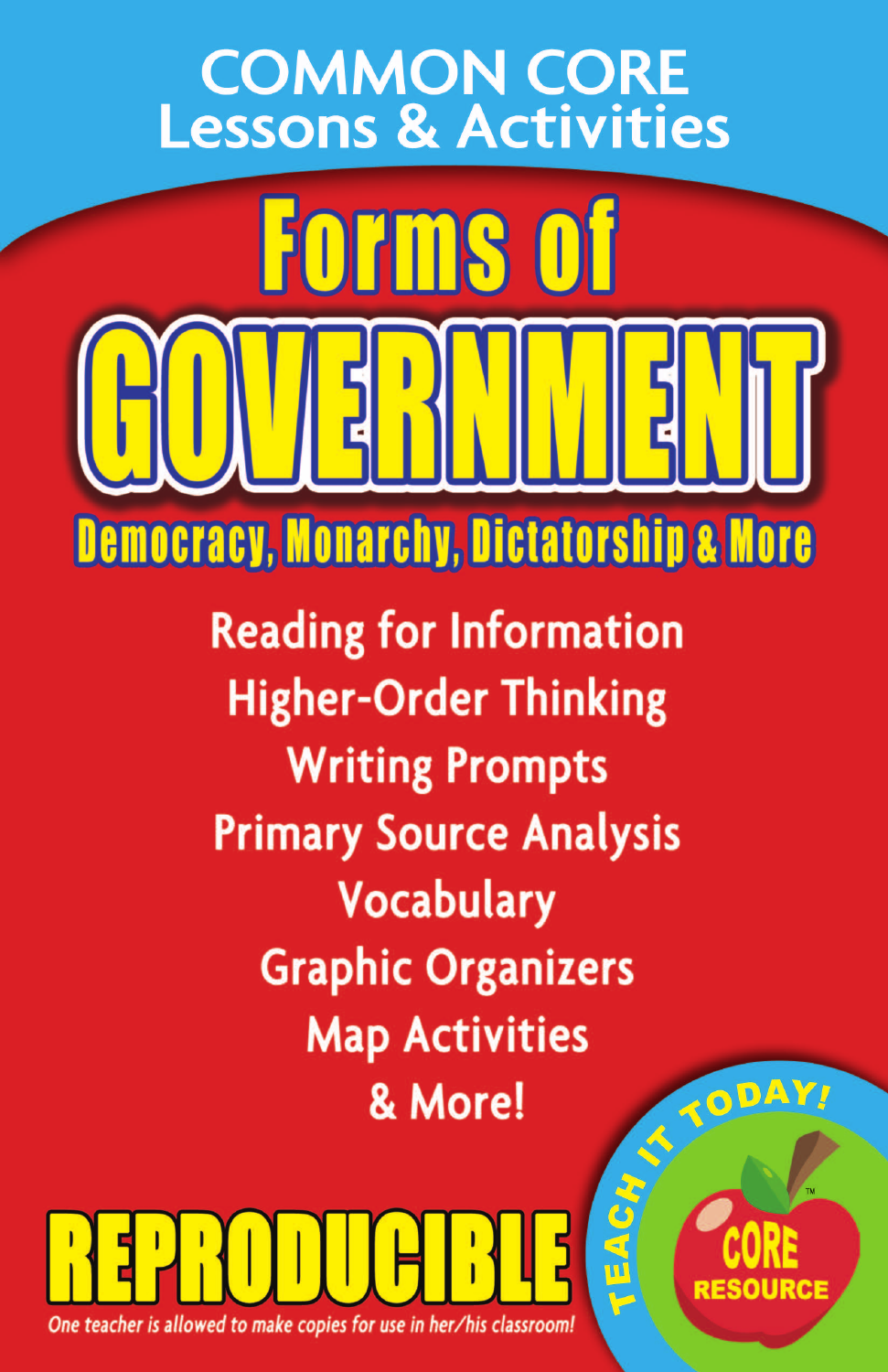## **READING INFORMATIONAL TEXT**

# Executive Branch

#### Read the text and answer the questions.

The executive branch of the U.S. government is outlined in Article II of the U.S. Constitution. The executive branch is responsible for carrying out and enforcing the laws.

The head of the executive branch is the president. The president has the power to sign or veto bills proposed by Congress. The president negotiates and signs treaties, and maintains diplomatic relations with other countries. The president is the Commander-in-Chief of the U.S. Armed Forces. The president also has the power to pardon people convicted of federal crimes.

The president appoints Cabinet leaders to assist with his or her duties. The Cabinet consists of individuals who lead federal agencies, such as the Departments of Labor, Education, Energy, Agriculture, Justice, and others. These men and women advise the president on issues concerning their agencies. Each agency is vitally important to running various areas of the government. For example, the Department of Agriculture is in charge of food safety, protecting natural resources, and supporting farmers.

The president is faced with many challenging decisions every day. The Executive Office of the President, or EOP, is made up of advisors who support the president. The president selects his or her advisory team and the White House chief of staff oversees those advisors.

The vice president takes the place of the president when the president is no longer able to carry out his or her duties. The vice president serves as the president of the Senate and casts the deciding vote when there is a tie in the Senate.

- 1. Write an appropriate headline for each paragraph.
- 2. Create a main idea graphic organizer to identify the responsibilities of the president.
- 3. In what ways are the Cabinet and the EOP similar?
- 4. Use inferences from the text to explain the relationship between the president and the many members of the executive branch.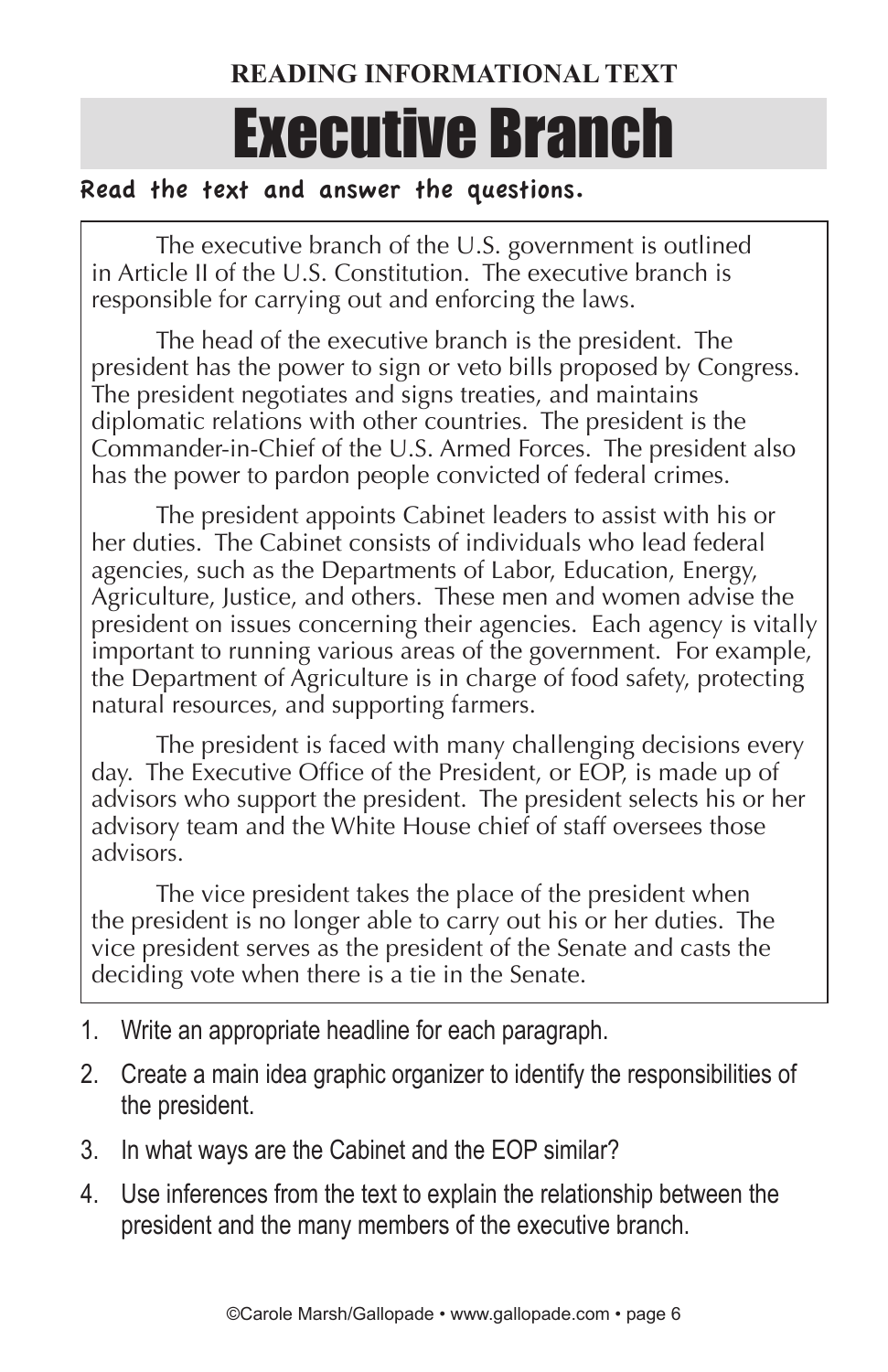## **HIERARCHICAL DIAGRAM**

# Presidential Cabinet

### Read the text and answer the questions.

President George Washington formed the first presidential Cabinet with only four advisors. Today, the vice president and 15 department heads make up the Cabinet. The president appoints the Cabinet members with congressional approval. Cabinet members are the heads of executive departments and advise the president. Article II, section 1 of the U.S. Constitution refers to Cabinet members as principal officers of the executive departments. They are ranked in order of presidential succession.

- 1. How is the presidential Cabinet selected?
- 2. How has the Cabinet changed since it was first formed?

#### Use an online resource to complete the Cabinet chart in order of presidential succession.

|                    | President: |                         |  |
|--------------------|------------|-------------------------|--|
| Vice President:    |            |                         |  |
|                    |            |                         |  |
| <b>Departments</b> |            | <b>Department Heads</b> |  |
|                    |            |                         |  |
|                    |            |                         |  |
|                    |            |                         |  |
|                    |            |                         |  |
|                    |            |                         |  |
|                    |            |                         |  |
|                    |            |                         |  |
|                    |            |                         |  |
|                    |            |                         |  |
|                    |            |                         |  |
|                    |            |                         |  |
|                    |            |                         |  |